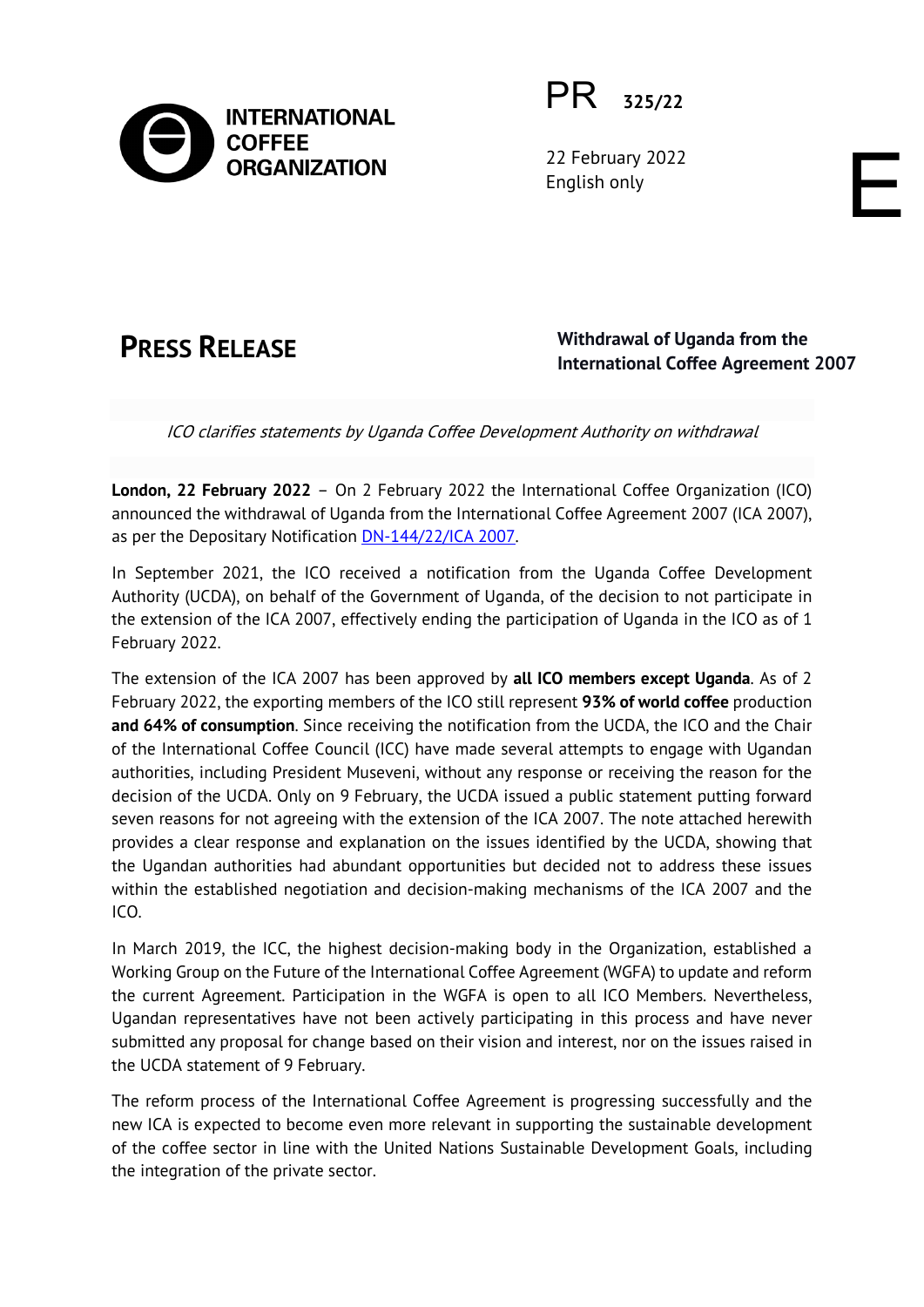In its statement, the Uganda Coffee Development Authority expresses concern about various aspects of the International Coffee Agreement and its renegotiation. Three of the seven concerns raised by Uganda have no actual linkage with the Agreement itself and UCDA nor Ugandan authorities have never addressed them within ICO Sessions of the Council or in any other meetings of its subsidiary bodies, such as the Statistical Committee. With regard to the other four concerns, the ICO has never received any proposals for change in any of its forums from Uganda.

These four issues raised by UCDA are already addressed in the current ICA and are being revised by ICO Members as part of the WGFA process. Therefore, the ICO Secretariat is of the opinion that the Ugandan coffee sector would be better served by staying in the current ICA, and together with all other ICO exporting and importing Members, participating in the drafting of the new Agreement based on its interest, in a true spirit of multilateralism that has always guided the participation of Uganda in international forums.

All ICO Members, as indicated on different occasions, would have welcomed the contributions of Uganda to the WGFA, however, as an old African proverb says "You cannot claim your share of the meal while you are not at the dinner table". The doors of the ICO will always be open if and when Uganda decides to rejoin the International Coffee Agreement and the ICO.

The ICO is the only international inter-governmental organization that includes both exporting and importing countries supporting the global coffee sector and has now become even stronger with the mobilisation and engagement of the leading coffee industry, international NGOs and development partners through the Coffee Public-Private Task Force (CPPTF).

#### **END**

# **NOTES TO EDITORS**

# **The International Coffee Organization (ICO)**

The International Coffee Organization (ICO) is a multilateral organization supporting exporting and importing countries to improve the sustainability of the coffee sector. It provides a high-level forum for all public and private stakeholders in the sector; official statistics on coffee production, trade and consumption; and support for the development and funding of technical cooperation projects and public-private partnerships.

#### **More information**

[press@ico.org](mailto:press@ico.org) and/or follow our social media: [Facebook,](https://www.facebook.com/ICOcoffeeorg/) [Instagram,](https://www.instagram.com/icocoffeeorg/) [Linkedin,](https://www.linkedin.com/company/144207/admin/) and [Twitter.](https://twitter.com/ICOCoffeeOrg)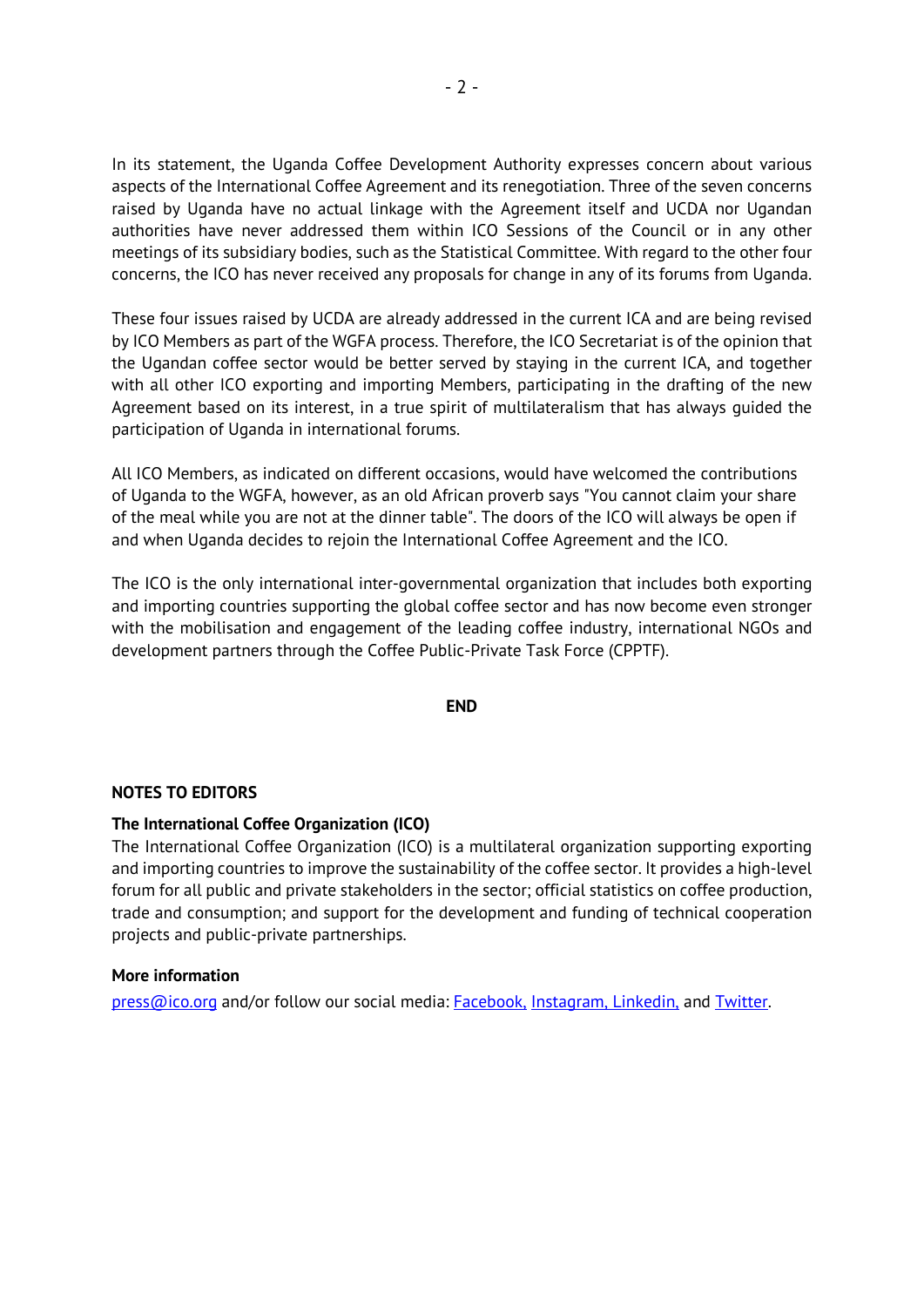

### **NOTE**

For purposes of clarification, here below are ICO Secretariat comments on each of the seven points raised by the UCDA.

#### **1. Barriers to trade through high tariffs on processed coffee by developed/importing countries which disadvantage coffee producing countries like Uganda resulting in farmers getting low prices**

The International Coffee Agreement of 2007 (ICA 2007), which was ratified by Uganda in March 2010, already addresses the issues of barriers to trade under **ARTICLE 24 – Removal of obstacles to trade and consumption**, which reads as follows:

*"(1) Members recognize the importance of the sustainable development of the coffee sector and of the removal of current obstacles and avoidance of new obstacles which may hinder trade and consumption, while recognizing at the same time the right of Members to regulate, and to introduce new regulations, in order to meet national health and environmental policy objectives, consistent with their commitments and obligations under international agreements, including those related to international trade.* 

*(2) Members recognize that there are at present in effect measures which may to a greater or lesser extent hinder the increase in consumption of coffee, in particular:*

*(a) import arrangements applicable to coffee, including preferential and other tariffs, quotas, operations of government monopolies and official purchasing agencies, and other administrative rules and commercial practices.* 

*(b) export arrangements as regards direct or indirect subsidies and other administrative rules and commercial practices; and*

*(c) internal trade conditions and domestic and regional legal and administrative provisions which may affect consumption.* 

*(3) Having regard to the objectives stated above and to the provisions of paragraph (4) of this Article, Members shall endeavour to pursue tariff reductions on coffee or to take other action to remove obstacles to increased consumption.* 

*(4) Considering their mutual interest, Members undertake to seek ways and means by which the obstacles to increased trade and consumption referred to in paragraph (2) of this Article may be progressively reduced and eventually, wherever possible, eliminated, or by which the effects of such obstacles may be substantially diminished.* 

*(5) Considering any commitments undertaken under the provisions of paragraph (4) of this Article, Members shall inform the Council annually of all measures adopted with a view to implementing the provisions of this Article.* 

*(6) The Executive Director shall prepare periodically a survey of the obstacles to consumption to be reviewed by the Council.* 

*(7) The Council may, in order to further the purposes of this Article, make recommendations to Members, which shall report as soon as possible to the Council on the measures adopted with a view to implementing such recommendations"*

Within this framework, the Secretariat prepares regular reports on obstacles to consumption, including import tariffs. The latest report was presented to the International Coffee Council at its 126<sup>th</sup> session held in June 2020 (**[document ICC 126-2](https://www.ico.org/documents/cy2019-20/icc-126-2e-obstacles-consumption.pdf)**). The report indicates that tariffs in importing countries have been substantially reduced over time, to as low as zero in many of these countries, including the European Union, Norway and Japan, among others. However, import tariffs remain high in coffee-producing countries. For example, the import tariff in Uganda is reported to be 60% on all processed coffee. Within the ICO Private Sector Consultative Board (PSCB) and the ICO Coffee Public-Private Task Force (CPPTF) discussions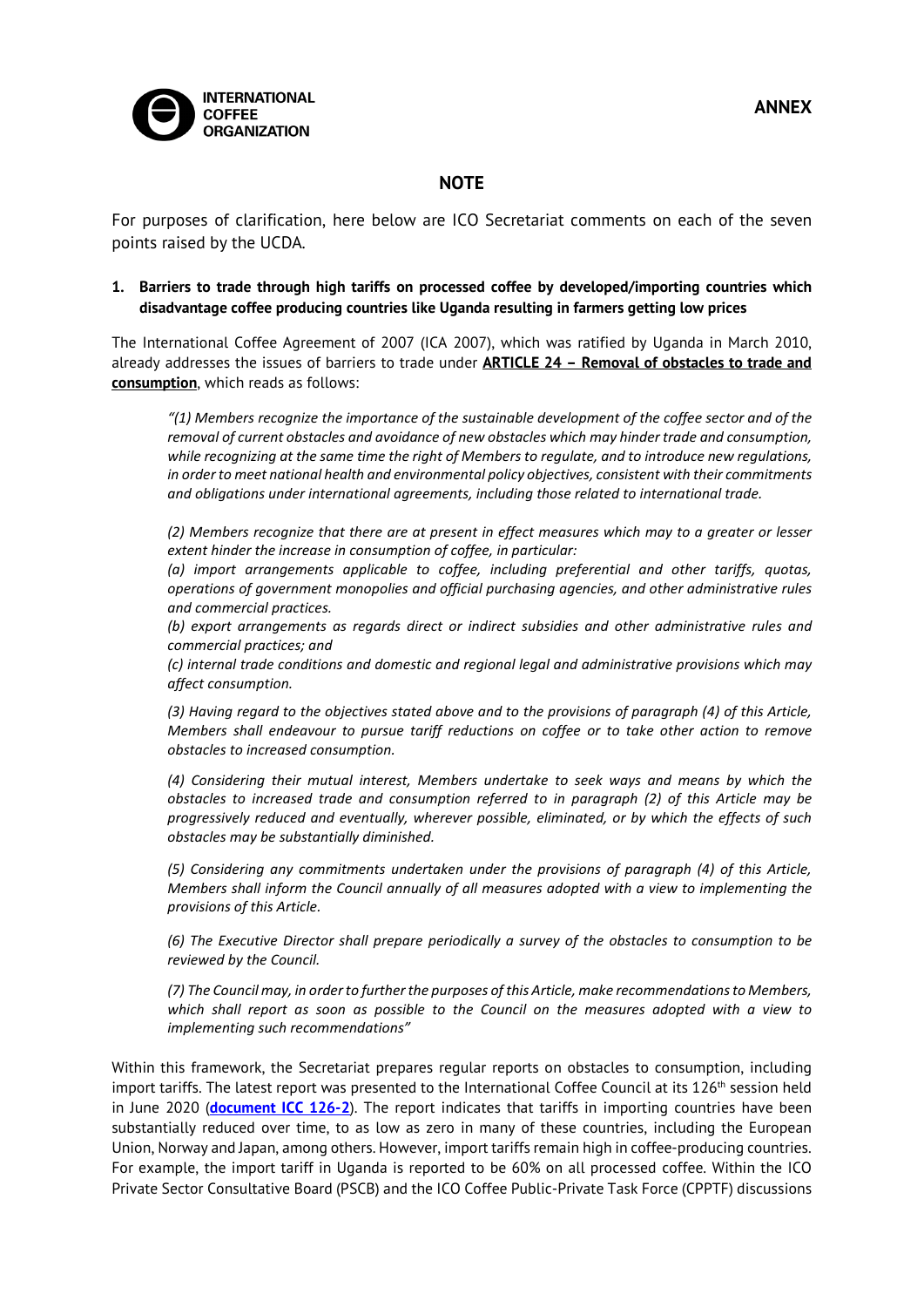on regulations affecting production, trade, processing, and consumption of coffee are regularly held to inform ICO members and find common positions and solutions.

Within the multilateral trade system, the issue of tariffs lies under the jurisdiction of the World Trade Organization and not of the ICO. Free trade agreements, whether multilateral (for example, the African Continental Free Trade Area) or bilateral (for example, the recently concluded agreement between the European Union and Viet Nam), are another way to overcome tariff barriers. The reports prepared by the ICO Secretariat are a valuable auxiliary tool in the negotiation of these agreements.

Uganda has made no proposals for amendment of Article 24 in the meetings of the WGFA, which is currently studying proposals for amendment to this Article.

**2. Promotion of value addition: Uganda needs unconditional market access that allows for export of value-added coffee not only green coffee. The ICA should have increased focus on value addition with protracted programs that aim at transferring value to the farm gate prices**

The present ICA 2007 already addresses the concern raised by Uganda in **ARTICLE 26 –Measures related to processed coffee**, which reads as follows:

*"Members recognize the need of developing countries to broaden the base of their economies through, inter alia, industrialization and the export of manufactured products, including the processing of coffee and the export of processed coffee, as referred to in sub-paragraphs (d), (e), (f) and (g) of paragraph (1) of Article 2. In this connection, Members should avoid the adoption of governmental measures which could cause disruption to the coffee sector of other Members"*

Uganda has made no proposals for the revision of Article 26 in the meetings of the WGFA, which is currently studying proposals for amendment to this Article. Kindly refer to the reply to point 1 for further details.

### **3. Coffee price volatility which threatens the incomes of farmers and sustainability of the sector. There is urgent need to address and solve the structural weakness of the coffee sector and to ensure its sustainable growth and prosperity for farmers and all stakeholders**

Coffee prices are characterized by a boom-and-bust cycle. Historically, coffee price volatility was addressed through market intervention under the regulatory mechanism of export quotas. However, since the adoption of the free market in the early 1990s, the ICO encourages and promotes strategies such as expanding domestic coffee consumption to avoid long-lasting surpluses of supply over demand. For instance, the ICO Special Fund is being used as a catalyst to encourage domestic consumption and local processing. As well as adding value, the aim is to expand the national and regional market with the objectives of providing a safety net for coffee farmers in case of falling world prices, making them less vulnerable to external shocks such as declining prices, and ultimately reducing overall price volatility. Uganda, through the Inter-African Coffee Organization, is one of the beneficiary countries of the ICO Special Fund.

Questions related to price volatility, especially the need for market transparency, are also being addressed within the Coffee Public-Private Task Force, established by the ICO in 2018. Within this context, Uganda was recently invited to participate as one of the lead countries in Africa in a project to more accurately measure the cost of (sustainable) production and value distribution efficiencies from farm to FOB. The project would provide the UCDA with ca. €75-80,000 directly to support staff and survey costs while covering all training, analytics, data management and data visualization. The UCDA has not agreed to take part in this project and has since been replaced by another African country.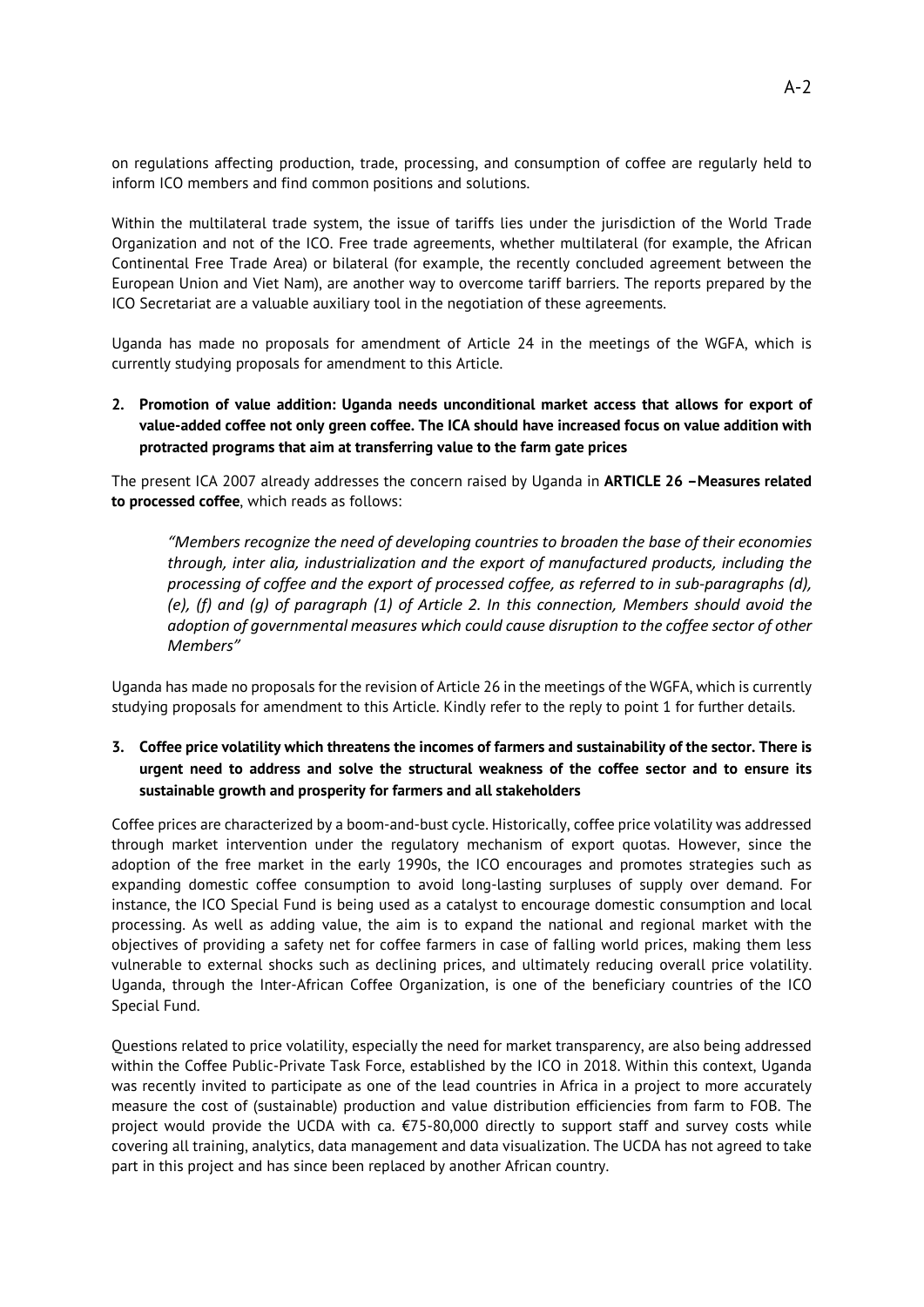The Preamble of the ICA 2007 contains the following wording on the subject:

*"Recognizing that increased access to coffee-related information and market-based risk management strategies can help avoid imbalances in the production and consumption of coffee that may give rise to pronounced market volatility which can be harmful to both producers and consumers;"*

Uganda has made no proposals for amendment of the Preamble or the inclusion of text regarding price volatility in the meetings of the WGFA, which is currently studying various proposals on this subject.

#### **4. The lopsided classification of coffee by the International Coffee Organization (ICO) which only lists Brazilian and Colombian types of coffee and refers to the rest under the category "Others".**

The statement of Uganda is incorrect. As part of its mission to provide the world coffee sector with neutral and accurate statistics, the ICO has grouped coffee production into four distinct groups:

- **Colombian Milds** (washed Arabica produced by Colombia, Kenya, and Tanzania)
- **Other Milds** (washed Arabica produced by Central America, Rwanda, Burundi, India, etc.)
- **Brazilian and other naturals** (naturally processed Arabicas produced mainly by Brazil and Ethiopia)
- **Robustas** (all Robusta coffee-producing countries)

Prices of representative growths of these four groups of coffee are collected in the main importing markets worldwide and then used to calculate the ICO composite indicator price as a reference for green coffee prices. It should be noted that the division of world coffee statistics into these four groups is a technical exercise that is subject to change. This system is not governed by the International Coffee Agreement and can be changed by ICO Members at any time, so there is no linkage between the ongoing negotiations on a new ICA and this question. The matter can be discussed within the ICO Statistical Committee.

Any suggestions by Uganda to improve the system are welcomed, although none have been received.

#### **5. ICO indicator prices which are used by coffee buyers as a benchmark, yet their computation may not have sound statistical basis, thereby disadvantaging especially Robusta coffee producers**

Kindly refer to the reply to point 4 above.

The Secretariat is perplexed at the statement that the computation of ICO indicator prices "may not have sound statistical basis". The growths included and the weights attributed to each growth and to each market are subject to regular review, in order to reflect changing market conditions. The last such review was held as recently as April 2021 (see **[document SC-104/21](https://www.ico.org/documents/cy2020-21/sc-104e-indicator-prices.pdf)** "**ICO composite and group indicator prices: Share of markets and group weightings"**). At the time, Uganda did not express any concern or make any proposal regarding the computation of indicator prices. Furthermore, Uganda has produced no evidence that the computation of ICO indicator prices may be unsound.

We once again stress that the indicator price system is not governed by the International Coffee Agreement and can be changed by ICO Members at any time, so there is no linkage between the ongoing negotiations on a new ICA and this question.

Any suggestions by Uganda to improve the system are welcomed, although none have been received.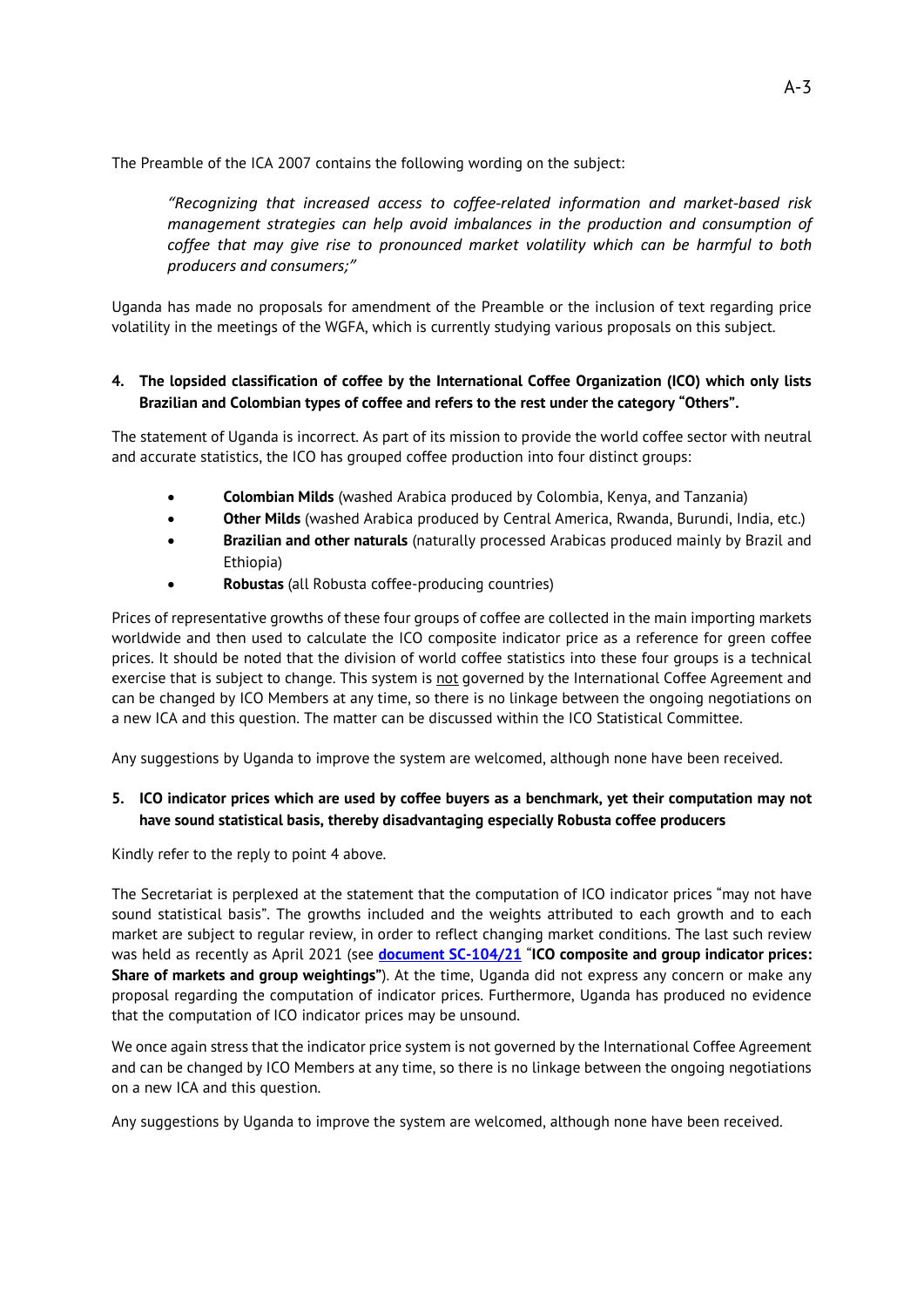# **6. ICO not focusing on programs that could benefit coffee producing countries but spending over 70% of funds contributed by members on staff emoluments and administrative costs which is increasingly making ICO less valuable to its members**

This statement contains a fundamental misunderstanding of the role of the ICO. The ICO is not a development agency or an international financial institution such as the World Bank or the African Development Bank, with capital of its own to support development projects through loans or grants (see point 7 below). Instead, the ICO is an international commodity body (ICB) and a knowledge-based organization with different roles and objectives. In this context and in line with the practice in other ICBs as well as of United Nations agencies, staffing costs are naturally a significant proportion of the budget, since the staff is the greatest asset of the Organization and is responsible to carry out the mandate assigned by ICO Member countries.

The Administrative Budget of the ICO is approved annually by its Members and all elements related to ICO staff are contained in the ICO staff rules and regulations as approved by ICO Members. Therefore, there is no linkage between the ongoing negotiations on a new ICA and this question.

**7. Projects to address challenges in coffee producing countries: Since 2012, when the Common Fund for Commodities stopped funding ICO member countries' projects, member countries have requested for an alternative to aid them to address challenges such as climate change, low production and productivity, pests and diseases and price volatility.**

The project activities of the ICO are covered under **Article 28 – Development and Funding** of the ICA 2007:

*"(1) Members and the Executive Director may submit project proposals which contribute to the achievement of the objectives of this Agreement and one or more of the priority areas for work identified in the strategic action plan approved by the Council pursuant to Article 9.*

*(2) The Council shall establish procedures and mechanisms for submitting, appraising, approving, prioritizing and funding projects, as well as for their implementation, monitoring and evaluation, and wide dissemination of results.*

*(3) At each session of the Council the Executive Director shall report on the status of all projects approved by the Council, including those awaiting financing, under implementation, or completed since the previous Council session.*

*(4) A Committee on Projects shall be established. The Council shall determine its composition and mandate."*

As can be seen, the ICO is not itself a development agency and does not have funds of its own to loan or grant, but serves as a catalyst to attract resources from a variety of sources for development projects in Member countries.

Uganda has benefitted substantially from coffee sector development projects sponsored and supported by the ICO. During the time in which the Common Fund for Commodities (CFC) provided finance for coffee development projects sponsored by the ICO, Uganda participated in projects with a total value greater than US\$36 million, including grants of US\$19 million.

Since the change in policy of the CFC, the ICO has actively pursued alternative sources of funding now being mobilized in the context of the Coffee Public-Private Task Force and its agreed roadmap. These efforts are starting to bear fruit, as shown by the £1.7 million successfully raised for projects this year. Among them, the design of a Coffee Market Development Toolkit funded by the German development agency GIZ to assist coffee-producing countries in the development of their domestic markets, which plays a crucial role in value addition and reduction of price volatility. In addition to the above, the Coffee Public-Private Task Force is currently engaged in the mobilization of about £15 million (€18 million) over the next four years.